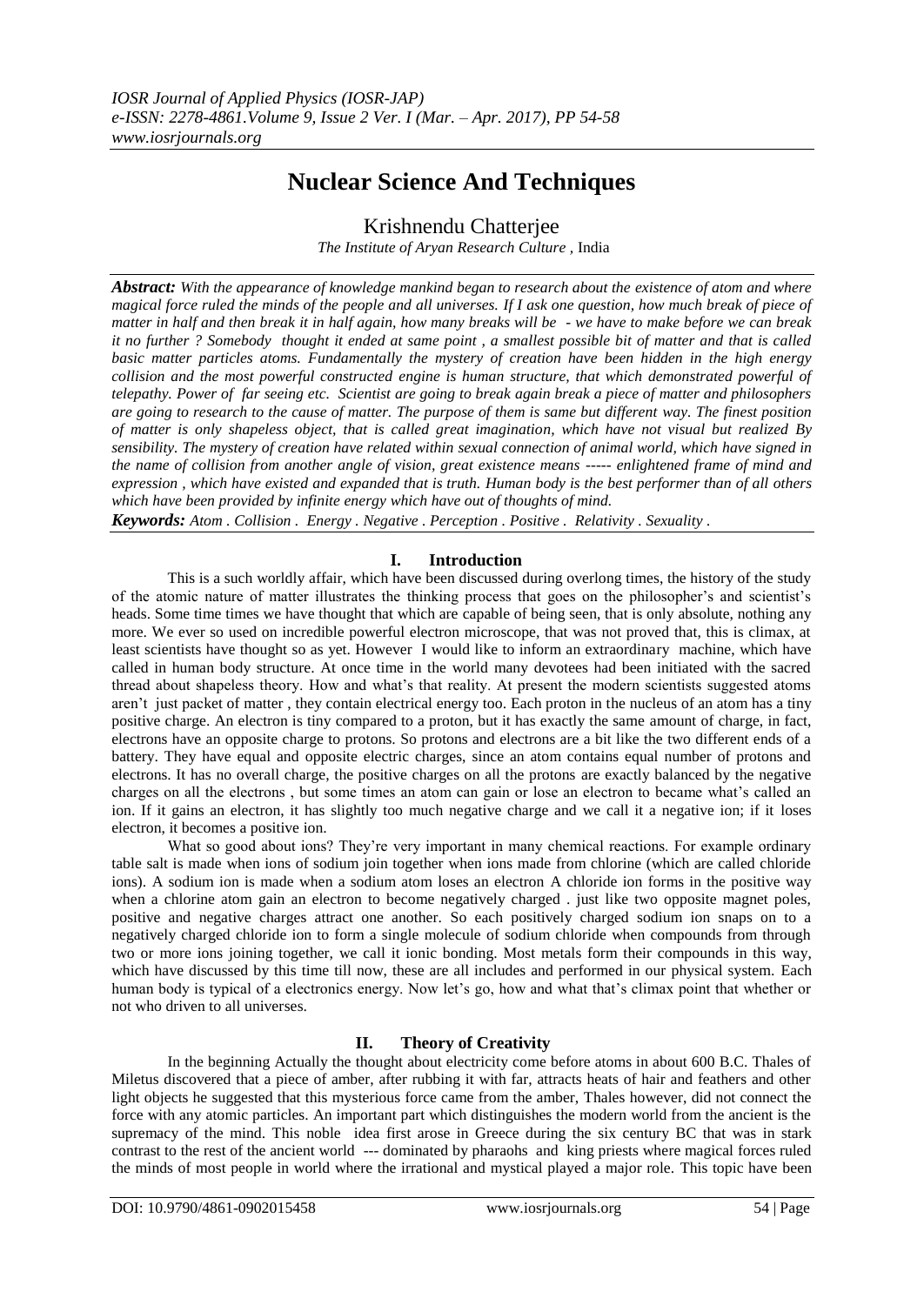discussed during many years ago but no other has yet proven as successful, the history of the study of the atomic nature of matter illustrates the thinking process, that goes on the philosopher and scientists head. The models they use do not provide an absolute understanding of the atom but only a way of abstracting so that they can make useful predictions about them. The epistemological method that scientist use provide us with the best known way of arriving at useful science and factful knowledge. For more than 2000 years, nobody did anything to continue the exploration that Greeks had stored in to the nature of matter.

Now the question, about atom, What is atom, what are the parts of atom? How Do we know atoms exist etc. All matters is made from different type of atom, living things, for example , are mostly made from the atoms carbon, hydrogen and oxygen, these are just three of over 100 chemical elements that scientists discovered. The elements include metals such as , copper, tin, iron and gold and gases like hydrogen and helium. We can make virtually anything by joining atoms of different together like tiny LEGO Blocks. An atom is the smallest possible amount of a chemical element so an atom of gold is the smallest amount of gold. It really do mean absolutely microscopically tiny; a single atom is about 100,000 times thinner than a human hair so we have no chance of ever seeing one unless I have an incredibly powerful electron microscope In ancient times people thought atoms were the smallest possible things in the world; in fact the word atoms comes from Greek word meaning something that can not be split up any further but today it is proved that was not true in theory if we had a small knife and sharp enough, we can chop an atom of gold into bits and we would find smaller things inside, but then we "d no longer have the gold. All the atom are made from the same bits which are called Sub atomic particles so if we chopped up an atoms of iron and put the bits into a pile, and then chopped upon atom of gold and put this to its in to a second pile we"d have to piles very similar bits --- but there would no iron or gold left. Most atoms have three different Sub atomic particles inside them proton, neutrons and electrons, the protons and neutrons are packed together into the center of the atom, which is called the nucleus and the electrons which are very much smaller wiz around the outside.



When we draw a picture of atom, we show the electrons like a satellites spinning round the earth In orbits. In fact electrons move so quickly that we never know where they are from one moment to the next, imagine them, as super-fast racing cars moving so incredibly that they turn into blurry clouds they almost seem every where at once. When we are throw out the smoke from our mouth and then we getting to see the innumerable smallest smokes particles, it would be must reflected in the Sun Ray. We are always used any electron microscope, but we can see different things to the media of our physical system without any technology even, how to eject the sun beam and how to produce the Ray of Sun? If we contact in the middle of the sun in our eyes, then it will be possible but most necessary with very carefully and proper training. Scientist can split big atoms into smaller once in one very famous series of experiments in the early 20 century. We have plenty of evidence for tiny particles called electrons. The power things like electricity and magnetism this electrons discovery helped scientist to realize that atoms are made of even smaller bits. Thanks to the development of real powerful electron microscope which can peer deep inside things of their internal atomic structure. There are more plenty evidence where that come from, but this will do for starters , it shows us that our theory of what atoms are and how there are built in a very good one, the theory agrees with the things we see around us in the world and its confirmed by many different kinds of evidence, but it is not a complete theory. We still have an enormous amount to learn about atoms and bits of pieces. What is relativity – as a example, we can see that vapor made from water and then clouds made up from vapour. So all the elements are dependable with one another and that is called relativity. More see, water forms when two hydrogen snap on to one oxygen. Chemical reaction like this make sense if the elements exist as simple building blocks atoms. In other words, hence the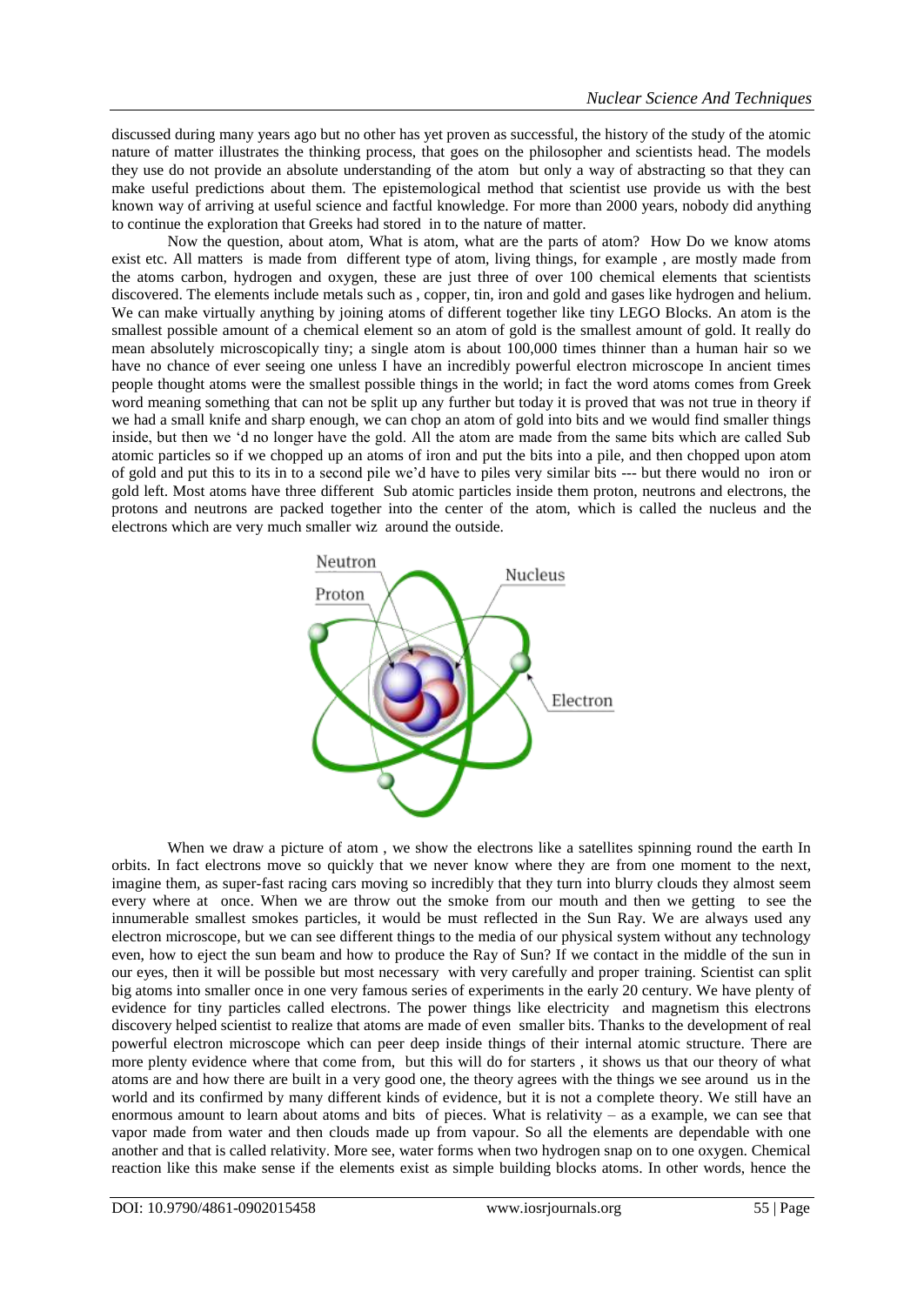question where comes from hydrogen and oxygen atoms, and what is the next this question will be running continuously after so many events , there is a question this atom comes from where? And who is the creator of that? Atoms contain protons and neutrons packed into the central area called the nucleus , while electrons occupy the space around it , in simple descriptions of the atom , we often talk about electrons "orbiting" the nucleus like planets going around the sun or satellites whizzing around earth, although that"s a huge over simplification, if an atom were about as big as a baseball stadium, the nucleus would be the size of a pea in the very center and the electrons would be some where on the outside edge. What makes an atom of gold different from atom of an iron is the number of protons, neutrons and electrons inside it. Cut a part, a single atom of iron and you will find 26 protons and 30 neutrons clumped together in the nucleus and 26 electrons whizzing around the outside. An atom of gold is bigger and heavier. Split it open and you will find 79 protons and 118 neutrons in the nucleus and 79 electrons spinning round the edge . The protons , neutrons and electrons in the atom of iron and gold are identical ------ there are just different numbers of them, in the theory you could turn iron into gold by taking iron atoms and adding 53 protons, 88 neutrons and 53 electrons to each one, but if that were as easy as it sounds, you can bet all the world"s chemists would be very rich indeed ! but let"s suppose you could turn atoms into other atom's very simply, how would you make the first few chemical element's? you'd start the simplest atom of all, hydrogen, which has one proton and one electron, but no neutrons . You get an atom of helium, add a further proton, another electron and two more neutrons and you will have an atom of the metal lithium, add one proton, one neutron and one electron and you get an atom of beryllium.



See how it works? In all atoms, the number of protons and the number of electrons is always the same. the number of neutrons is very roughly the same as the number of protons, but sometimes its rather more. The number of protons in atom is called the atomic number and it tells you what type of atom you have. An atomic number of 1 means the atom is hydrogen, atomic number 2 means helium, 3 means lithium,4 is beryllium and so on. The total number of protons and of 1, while helium"s relative atomic mass is 4 (because there are two protons and two neutrons inside). In other words, an atom of helium is four times heavier than an atom of hydrogen, while an atom of beryllium is nine times heavier.



What so ever, no body find out about the ending stage of atom still now. Such many things are happening in the world, which have not explained and not proved by any tools .Attraction, repulsion and stagnation are cycling in the universe constantly. It has been played and reflected to the human race. We have seen in the nature that anything is no longer for ever, everything existed for the time being, but all things have destroyed at once time that means, not extinct but appear in new image and this is called evolution.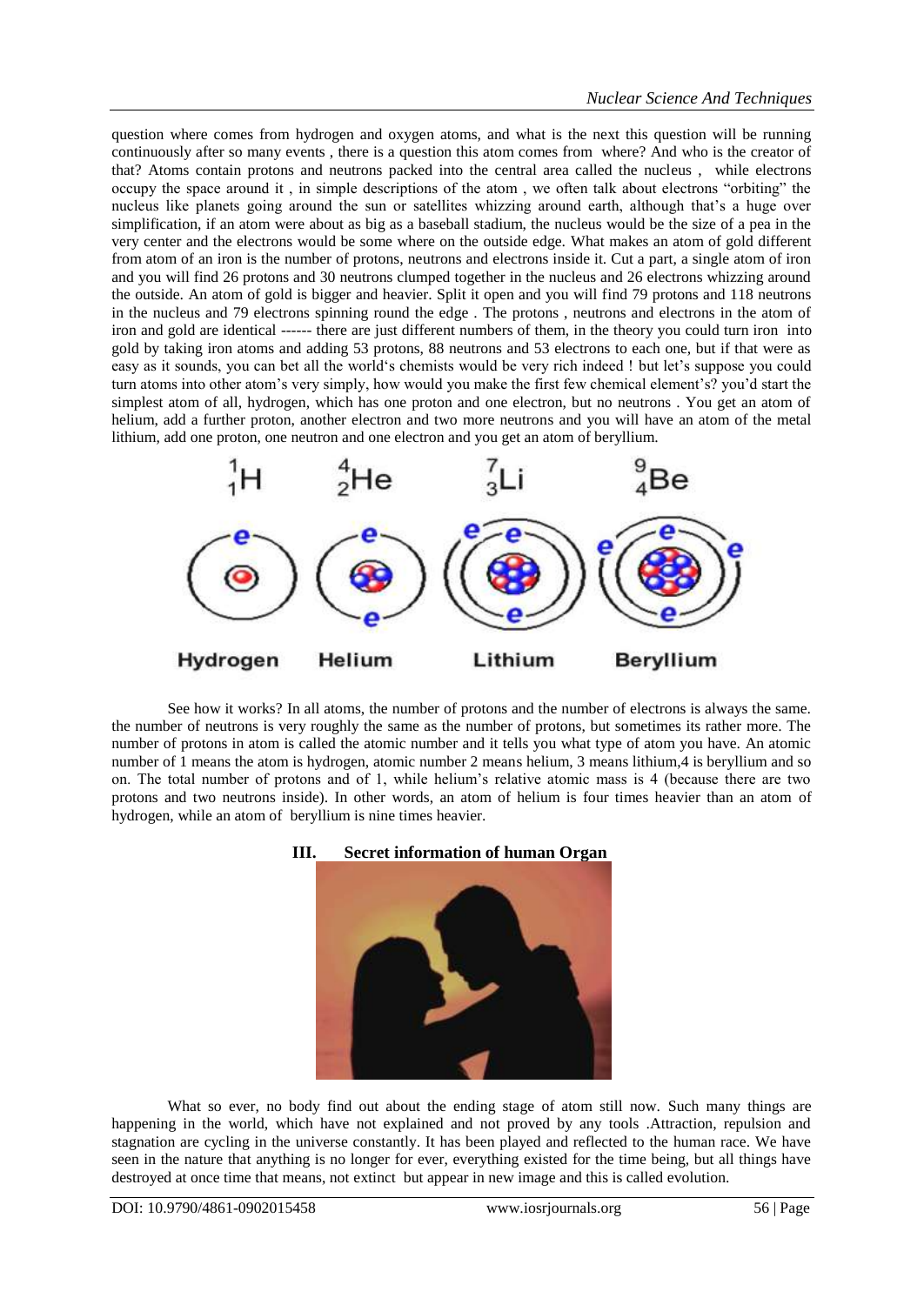All most, the physical structure is the best tool than all tools, there have organized huge method of carrying out certain operation in order we have seen in the nature, there are two kinds of animals, one is male and other is female, they are different from mentally and physically. I have seeing in Normally, the males are positive charged pole and females are negative charged pole. Almost positive and negative charges are prime factor of all about matter, which have none one, another have that's one did not existed without another, there have hidden the mystery of creation. All animal classes are inclined to one another to the unknown cause, but why this is Perform ? this question has come back again and again. Somebody thought that, this relation is going for the sexual enjoyment, nothing others. Ultimately that is not true, the instinct of animal classes are natural tendency it is also sign on different moods of expressions and both of them realized it by variable mood of action, as daughter and father, brothers and sisters, husband and wives etc. That is the real fact of relativity . While our sex organs matured for sexual intercourse, only then we are inclined to another, it is better to keep our mind that every physical organs are related to another organs. Each and every sexual intercourse period is like a serious collision. Which is undominated passion. In any sexual connection happened in spite of unwillingness, there are created a lamentable situation. The fundamental source of creation is collision, that which organize in the physical system. Everything have created by this procedure, as a matters or thoughts, everything depends on another. We know very well that sex is very important part for the animal world, but why and which for the reason that have described by a information from the ancient books.



Most of the people have known about the idol of god shiva linga. This is the famous festival for Indians. If we have seen minutely, we are getting to see that, there are one penis setup on the vagina, which made up of black stone. Many female have worshiped in respectfully. Now there is a question, for what and which interest they rushed to the idol of shiva ? Ultimately this is the symbol of act of creation and so ancient saints had been initiated this customs for the better action of animal world, in which position peoples did not mislead, but it is sad to matter, we are not eligible to realize about the real theory. Anyway, in the period of sexual intercourse there are promoted a large amount of vibration, which have called in energy. While the couples flowing out their semen, there have promoted huge electrons and as a result, we knew that tiny particles is the new image of Fetus, which developed in day by day in the womb. Modern medical science have discovered the test tube baby, actually test tube baby is more less energetic like than normal baby because it was not made by the real procedure that means, ovum and sperms were not properly charged. Nothing could succeed without proper formula, this is like a ' something is better than nothing'. Attraction, repulsion and stagnation that"s are all laid in animal culture while they interested to sexual attachment that is called in attraction and end of the intercourse, they have became a repulsion and last of all stagnation like on state of being stagnant.

The saints have said, conjugal matrimonial life is the best of timing like than another portion of life. Non authentic sexual connection has bring a cause of grief. It seems to me, some what are beautiful in the world. Nothing like than naked model if not, then why the peoples liked this too much that have been described in different countries for a long time as a sculptural art in various model. Actually relation between positive and negative forces – as a assistant of positive forces , it likes to over enlightened by the positive energy which are similar in between male and females and this is the natural law of material and atomic world. The most specialty of this issue that, about relationship of positive and negative energy, which is absolute energy or knowledge and negative is non absolute energy or knowledge, just like a positive energies more charged by the impulse of negative energies. It have been seen in the relation between males and females. The conflict of the negative and positive energies are presented the new energy by the friction of the two poles.

Man and woman, every one wants to rest with all passion to one another whereas if any passion thrashed by opposite pole, then that passion will be damaged and distorted, there is no any confusion.